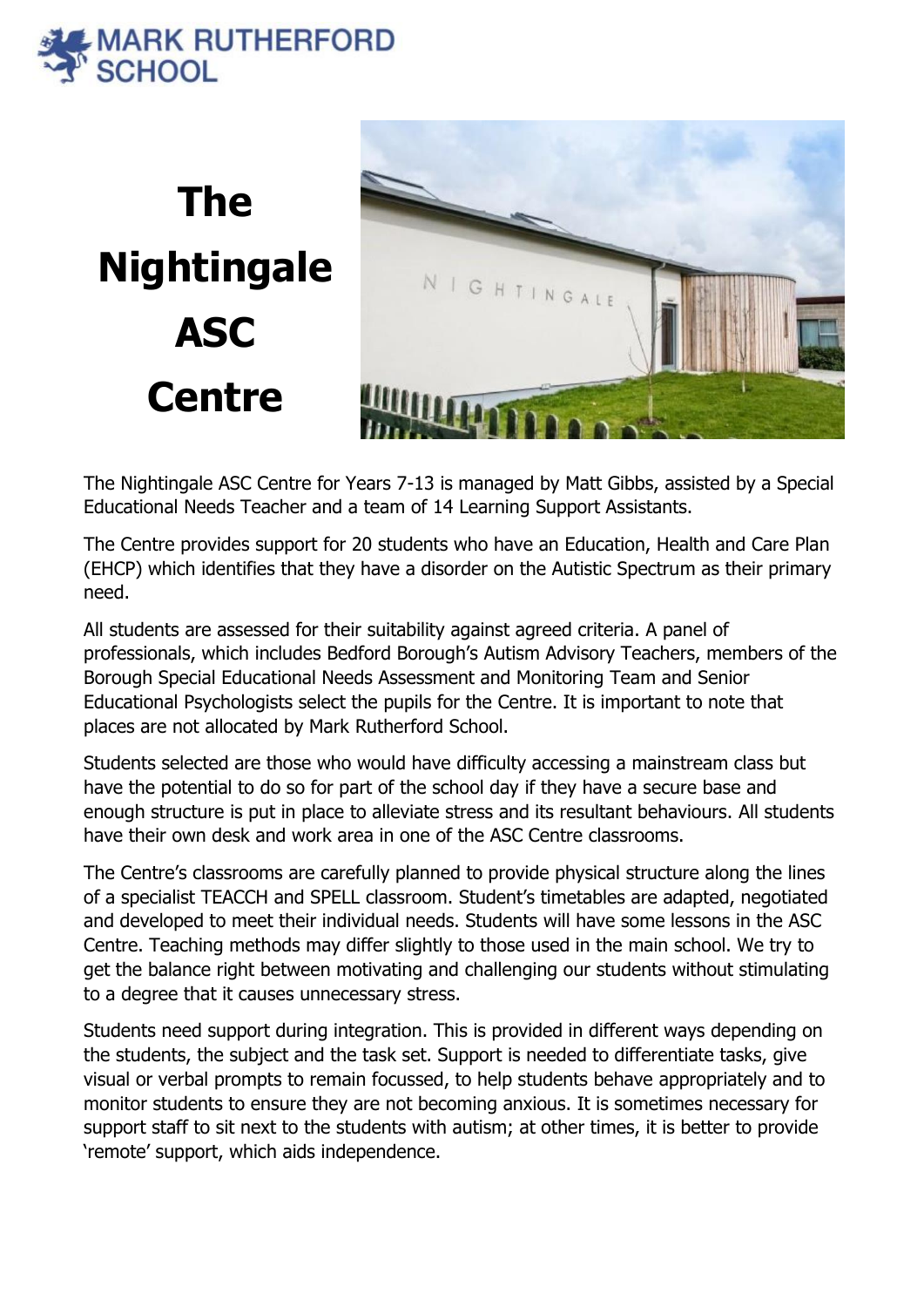## **MARK RUTHERFORD SCHOOL**

The ASC Centre at Mark Rutherford School is well established and an embedded part of the school community. ASC Centre Students are integrated into all areas of school life, mainstream lessons, lunch and break times, extra-curricular activities and school trips.



### **Curriculum**

As we are a mainstream provision, the majority of our students follow The National Curriculum in mainstream lessons which is then differentiated to a level which they can access. However, we believe, The National Curriculum alone cannot fully meet students' social and emotional needs and it is tailored and supplemented where necessary. Students also follow life skills and social skills programmes.

#### **Social Skills**

All students in the provision take part in social skills lessons.

We follow a program of work called Talk About for Teenagers which is a social communications skills package. It is divided into five levels: me, body language, talking, friends and assertiveness. All students start the course by completing an initial assessment which can then be used to monitor the impact and effectiveness of the course. Social skills lessons are taught in small groups by a trained member of staff. Some lessons include roleplays, games and group work as well as written work and presentations.

Social skills lessons are taught at our round table area.